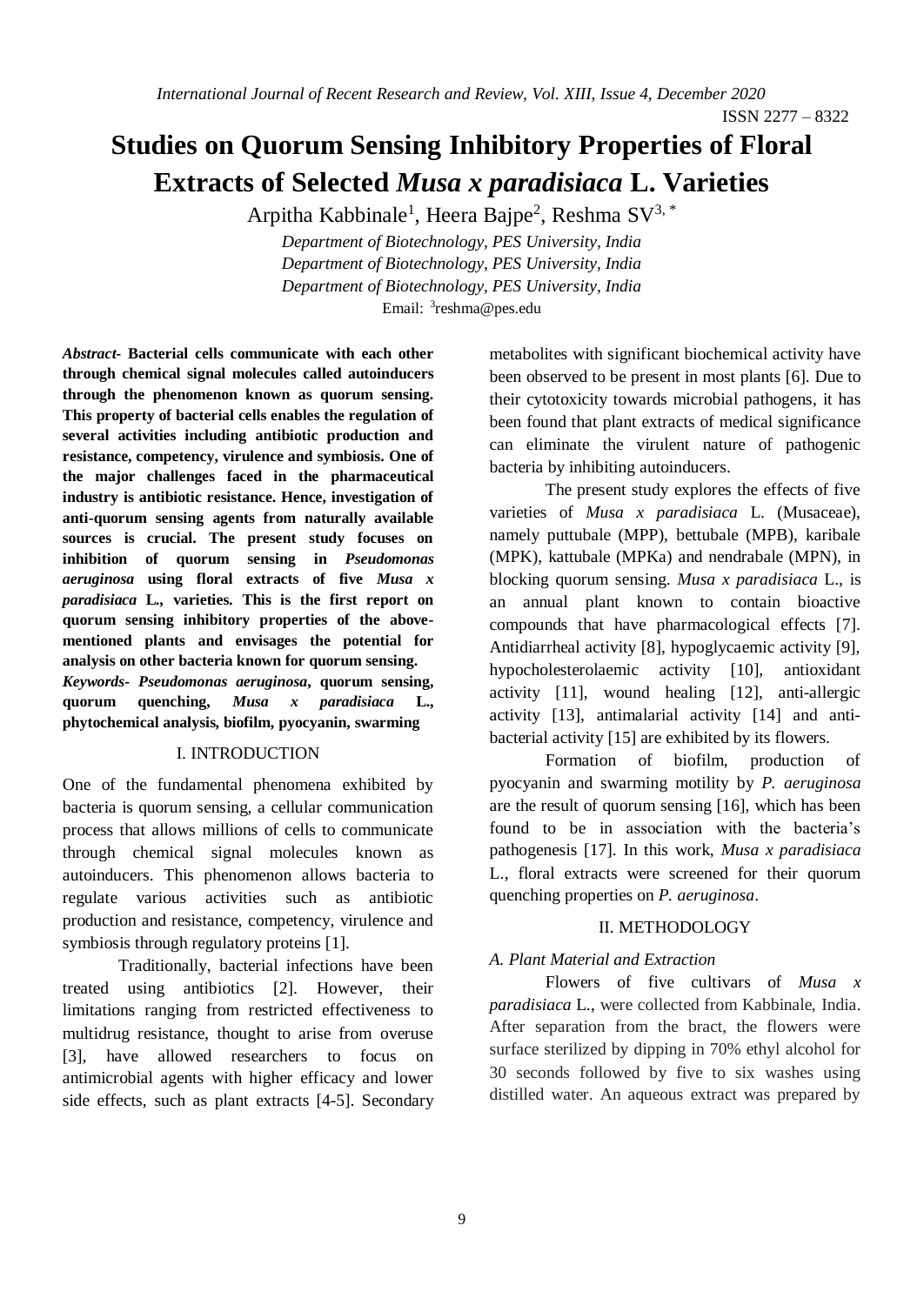homogenizing 10g of flowers in 10mL of distilled water using a mortar and pestle. After filtration, the extracts were stored at 4°C until further analysis [18].

### *B. Bacterial Strain*

Pure culture of *Pseudomonas aeruginosa* (NCIM Accession No: 5591) was procured from the National Chemical Laboratory, Pune, India. The culture was maintained on Luria-Bertani agar slants.

# *C. Phytochemical Analysis of Musa x paradisiaca* L., *Floral Extracts*

The screening of *Musa x paradisiaca* L., floral extracts for phytochemical constituents was carried out using methods described by Manjulika et al., [19], with slight modifications. These phytochemical tests are described in Table 1.

## *D. Estimation of Total Phenolics by FCR method*

Total phenolic content was estimated using Folin-Ciocalteau method, described by Cindric et al. with modifications [20]. 0.5mL of extract was taken in different test tubes, to which 0.5mL of Folin-Ciocalteau reagent (FCR) and 5mL of distilled water were added. The contents of the test tubes were mixed well and 1.5mL of  $Na<sub>2</sub>CO<sub>3</sub>$  solution (w=20%) was added to each tube. The volume was made up to 10mL using distilled water. The blank contained 0.5mL of FCR, 5mL of distilled water and 1.5mL of  $20\%$  Na<sub>2</sub>CO<sub>3</sub> solution. After one hour of incubation, the absorbance was measured at 765 nm. A standard curve of prepared gallic acid solutions was used to estimate the total phenolic content of the different extracts.

## *E. Estimation of Antioxidant Activity by DPPH Assay*

The antioxidant activity of the extracts was found using DPPH assay as described by Rajesh and Natvar [21]. 50ml of all extracts were taken in different test tubes, to which 100μL of methanol was added to make the final volume up to 150μL. For the blank, only 100μL of methanol was taken. To all of the tubes, 3 mL of methanol was added, followed by 150μL of DPPH (1, 1-Diphenyl –2-picrylhydrazyl). For the control, 150μL of methanol and 150μL of DPPH were taken. After incubating at room temperature for 15 minutes, the absorbance was measured at 517 nm. A standard curve of prepared ascorbic acid solutions was used to estimate the total antioxidant capacities of the different extracts. The percentage of scavenging was calculated using Eq. (1).

% scavenging activity=

$$
\left[ \begin{array}{cc} 1 - \frac{ (absorbance of test sample) }{ (absorbance of control ) } \end{array} \right] \times 100 \tag{1}
$$

# *F. Estimation of Glucose by Dinitro Salicylic Acid Method*

Total glucose content was found by DNS method [22]. 1mL of the extracts were taken, to which 1mL of distilled water and 2mL of DNS reagent were added. The blank contained 2mL of distilled water and 2mL of DNS reagent. All of the tubes were incubated in a boiling water bath for 10 minutes. The absorbance was measured at 540 nm after 6mL of distilled water was added to each tube.

# TABLE I

| <b>Phytoconstituents</b> | <b>Test</b>                                                                         | <b>Observation</b>        |
|--------------------------|-------------------------------------------------------------------------------------|---------------------------|
| Alkaloids                | $1mL$ of extract + few drops of Wagner's reagent                                    | Reddish brown precipitate |
| Glycosides               | 1mL of extract + 2mL of $CH_3COOH + 2mL$ of $CHCl_3 +$<br>Blue to green colouration |                           |
|                          | few drops of $H_2SO_4$ (conc.)                                                      |                           |
| <b>Flavonoids</b>        | 1mL of extract + few drops of $Pb(OAc)4$                                            | Yellow precipitate        |
| <b>Tannins</b>           | 1mL of extract $+$ 3-4 drops of FeCl <sub>3</sub>                                   | Blue to black colouration |
| Diterpenes               | 1mL of extract + 3-4 drops of $Cu(OAc)2$                                            | Emerald green colouration |
| Triterpenes              | $1mL$ of extract + CHCl <sub>3</sub> , filter                                       | Golden yellow colouration |
|                          | filtrate + few drops of $H_2SO_4$ (conc.) + shake                                   |                           |
| Saponins                 | $1mL$ of extract + 1 ml of distilled water + shake                                  | Foam persisting after 10  |
|                          |                                                                                     | minutes                   |

#### Preliminary Phytochemical Tests for *Musa x paradisiaca* L., Extracts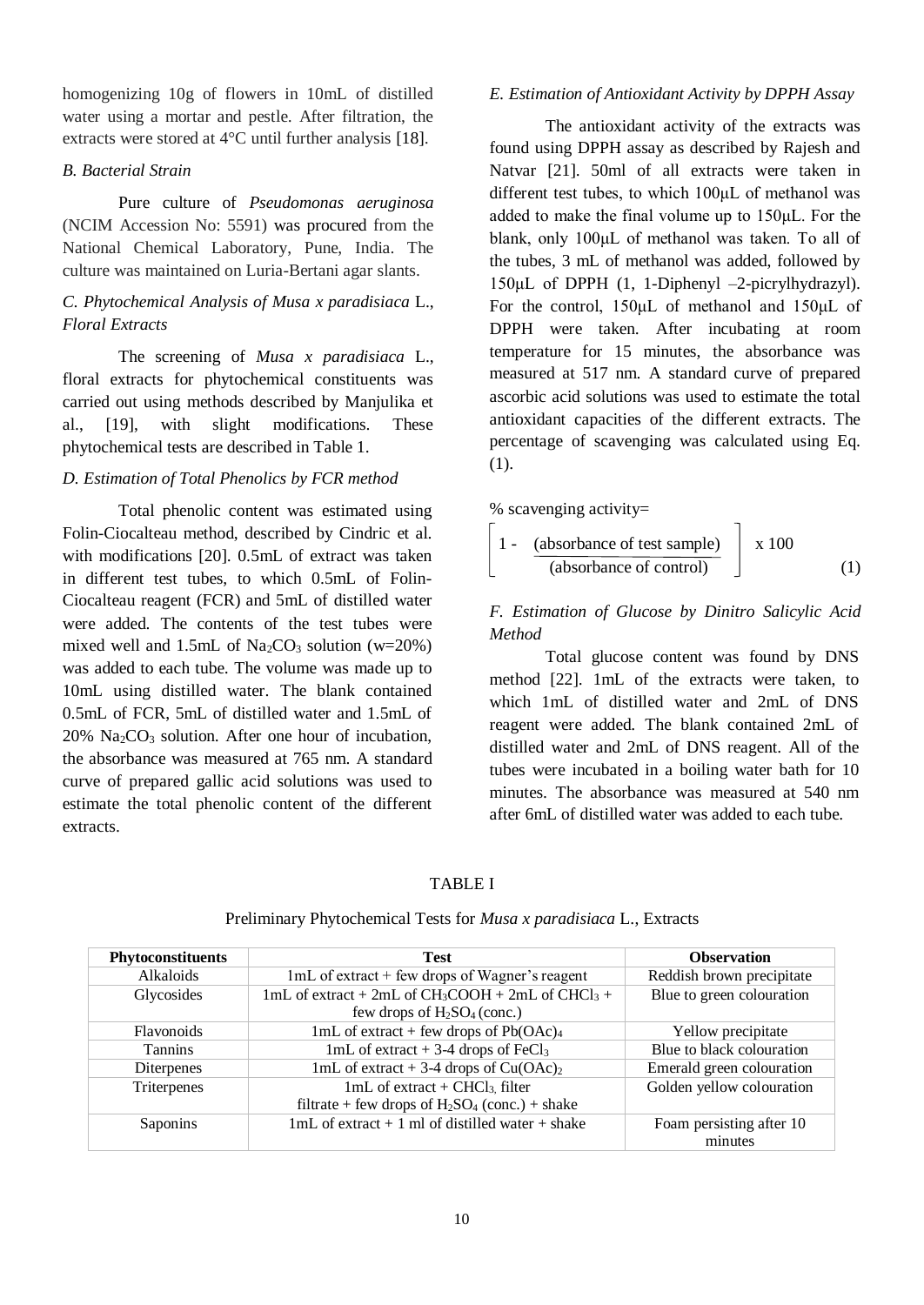A standard curve of prepared glucose solutions was used to estimate the total glucose content of the different extracts and the results were given in terms of µg glucose equivalents / mL of extracted compound.

### *G. Estimation of Biofilm Formation*

Biofilm formation by *P. aeruginosa* was estimated using tube assay method [23]. Sterilized test tubes containing 5mL of fresh Luria-Bertani broth with and without 500µL of extract were inoculated with 500µL of culture grown overnight and incubated for 18-20 hours at  $37^{\circ}$ C. Free unbound cells were discarded and tubes were washed with distilled water five to six times. The adherent biofilm was stained with crystal violet dye (65%) for 10 minutes and washed with distilled water. The test tubes were air dried and biofilm was observed. Subsequently, the crystal violet stain was solubilized in ethanol (95%) and biofilm formation was estimated at 620 nm.

### *H. Estimation of Pyocyanin Production*

To estimate pyocyanin production, sterilized test tubes containing 5mL of fresh King A broth with and without 500 µL of extract were inoculated with 500µL of *P. aeruginosa* culture grown overnight and incubated for 18-20 hours at  $37^{\circ}$ C [24]. Pyocyanin was extracted using 3mL of chloroform. To the

chloroform extract, 1mL of 0.2N HCl was added to get a pink colour and the production of pyocyanin was estimated at 520nm. (OD\*17.072) [25].

#### *I. Assay for Swarming Motility*

Swarm plates were prepared using 0.65% agar, 0.5% peptone, 0.2% yeast extract and 1% glucose. *P. aeruginosa* culture was inoculated in triplicate on swarming media with and without 500  $\mu$ L of extract and incubated for 18-20 hours at 37<sup>0</sup>C [26]. Swarming movement was observed and diameter was measured.

#### III. RESULTS AND DISCUSSION

#### *A. Phytochemical Analysis*

Phytochemical screening of the *Musa x paradisiaca* L., floral extracts revealed the presence of a wide range of secondary metabolites. Flavonoids, alkaloids, glycosides and triterpenes were found to be present in all five varieties of flowers, with the latter three exhibiting copious presence. Saponins and diterpenes were present in all varieties besides MPB, whereas tannins were present in all varieties besides MPB and MPN.

#### *B. Estimation of Total Phenicol Content*

The total phenolic content in the samples determined by Folin-Ciocalteau method are presented

## TABLE II

#### Results of Phytochemical Analysis of *Musa x paradisiaca* L*.,* Extracts

 $+++$  = Copiously present;  $++$  = moderately present;  $+$  = slightly present;  $-$  = absent

| Phytoconstituents | <b>MPP</b> | <b>MPB</b>               | <b>MPK</b> | <b>MPKa</b> | <b>MPN</b>               |
|-------------------|------------|--------------------------|------------|-------------|--------------------------|
| Alkaloids         | $+++$      | $+++$                    | $+++$      | $+++$       | $+++$                    |
| Glycosides        | $+++$      | $+++$                    | $+++$      | $+++$       | $+++$                    |
| Flavonoids        | $^{+}$     | $+++$                    | $^{+}$     | $^{+}$      | $^{+}$                   |
| Tannins           | $+$        | $\overline{\phantom{a}}$ | $++$       | $^{+}$      | $\overline{\phantom{0}}$ |
| Diterpenes        | $++$       | $\overline{\phantom{a}}$ | $+++$      | $+++$       | $+++$                    |
| Triterpenes       | $+++$      | $+++$                    | $+++$      | $+++$       | $+++$                    |
| Saponins          | $++$       | $\overline{\phantom{0}}$ | $++$       | $^{+}$      | $^{+}$                   |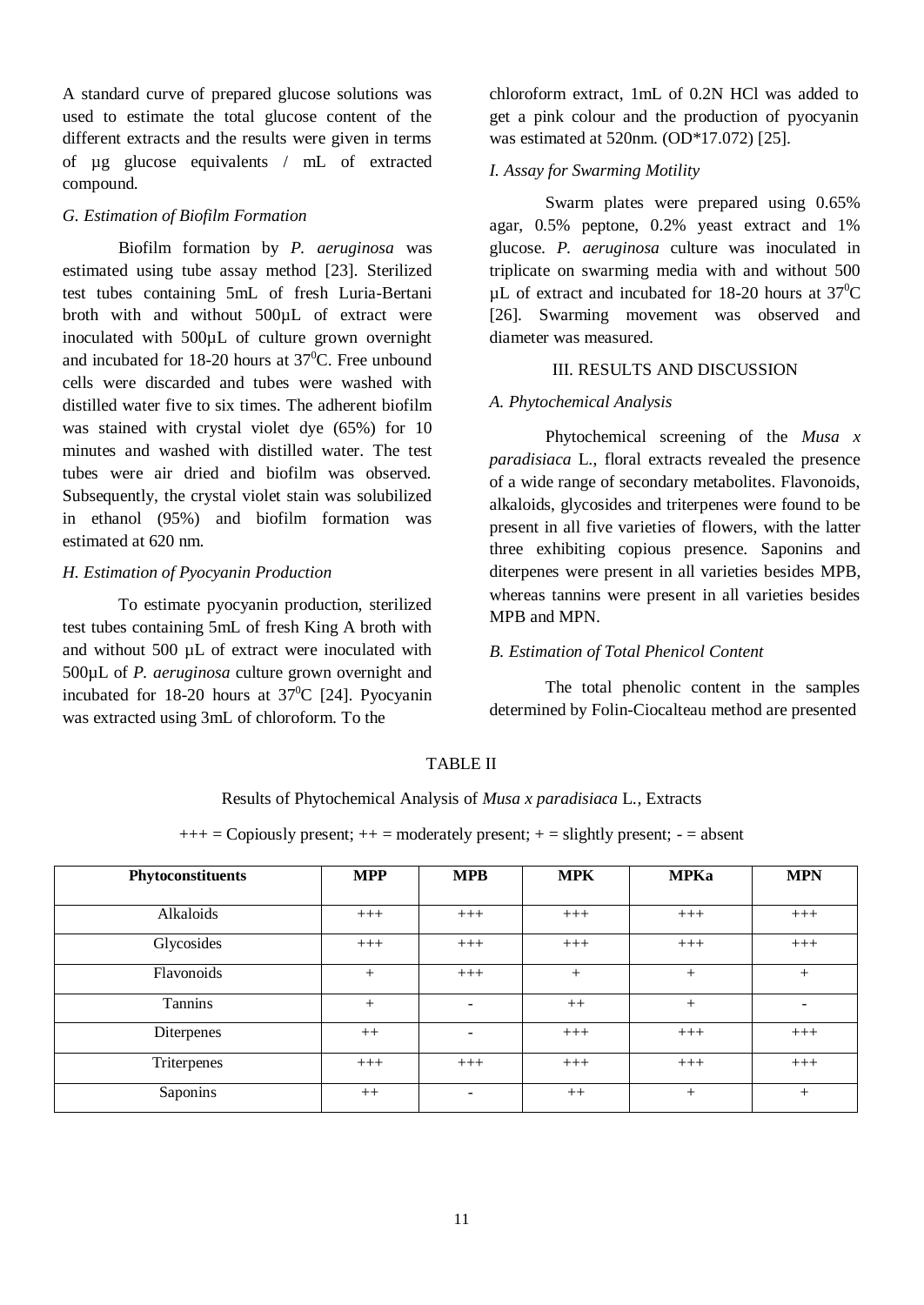in Table III. Phenolic content normally correlates to the physiological function of the compounds as antioxidants [27]. MPP was found to have the highest phenolic content among the *Musa x paradisiaca* L., extracts studied.

TABLE III Total Phenolic Content in Samples

| <b>Sample</b> | Yield $(\mu g/mL)$ |
|---------------|--------------------|
| <b>MPP</b>    | 49.50              |
| <b>MPB</b>    | 34.50              |
| <b>MPK</b>    | 39.50              |
| <b>MPKa</b>   | 17.83              |
| <b>MPN</b>    | 36.72              |

### *C. Estimation of Antioxidant Activity*

The percentage of scavenging activity determined by DPPH assay indicated the presence of antioxidants in the *Musa x paradisiaca* L*.,* extracts, and hence their ability to be used as effective medicines against bacterial infections. However, the levels were observed to be relatively low.

TABLE IV Antioxidant Activity of Samples

| <b>Sample</b> | <b>Scavenging Activity (%)</b> |
|---------------|--------------------------------|
| <b>MPP</b>    | 28.89                          |
| <b>MPB</b>    | 11.87                          |
| <b>MPK</b>    | 22.77                          |
| <b>MPKa</b>   | 15.92                          |
| <b>MPN</b>    | 22.53                          |

#### *D. Estimation of Glucose Content*

Total glucose content in the samples estimated using DNS method is shown in Table 5. Carbohydrates act as a direct energy source for bacteria and hence promote microbial growth. The low concentration of glucose in the *Musa x paradisiaca* L., extracts may indicate high potential in restricting bacterial growth.

## TABLE V Glucose Content in Samples

| <b>Samples</b> | Amount of Glucose (mg/mL) |
|----------------|---------------------------|
| <b>MPP</b>     | 3.49                      |
| <b>MPB</b>     | 1.56                      |
| <b>MPK</b>     | 1.04                      |
| MPKa           | 1.15                      |
| <b>MPN</b>     | 1.74                      |

*E. Effect of Musa x paradisiaca L., Extracts on Biofilm Formation*



Fig. 1 Biofilm formation in the presence of *Musa x paradisiaca* L., extracts

Formation of biofilm by *P. aeruginosa* in the presence of MPB extract was observed to be lower in comparison to that in the presence of the other *Musa x paradisiaca* L*.,* floral extracts. The absorbance values measured in each case have been depicted in Fig.2. All data represent mean  $\pm$  standard deviation (error bars) for three separate trials.



Fig. 2 Quantification of biofilm formation in the presence of *Musa x paradisiaca* L., extracts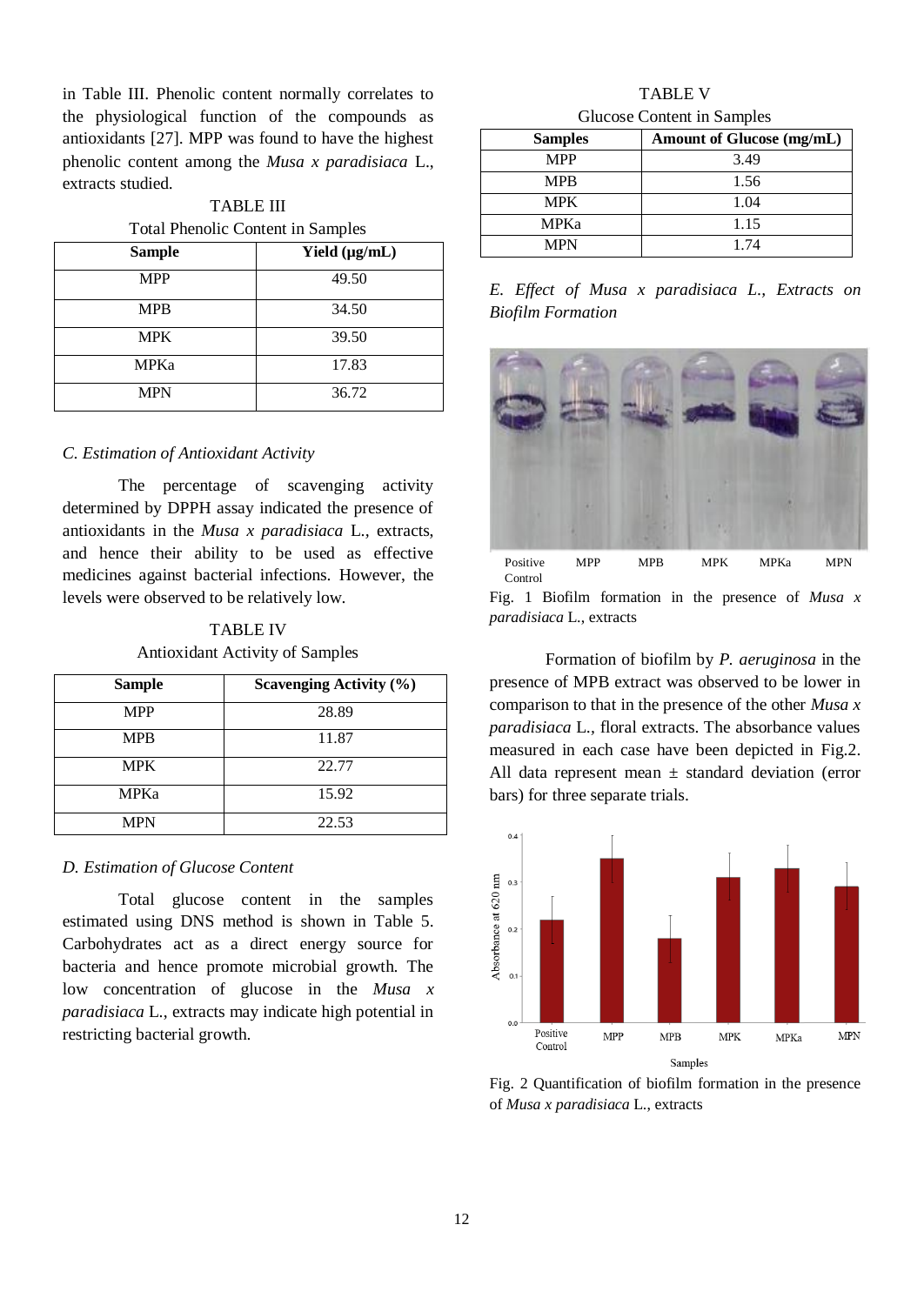# *F. Effect of Musa x paradisiaca L., Extracts on Pyocyanin Production*

The disappearance of the green colouration of pyocyanin, typically produced after 24 hours of growth of *P. aeruginosa*, indicates low levels or absence of pyocyanin. With the exception of MPK and MPN, pyocyanin production was observed to have reduced in the presence of *Musa x paradisiaca* L., extracts. However, only MPKa exhibited a significant reduction in pyocyanin production. The absorbance values measured in each case have been depicted in Fig.3. All data represent mean  $\pm$  standard deviation (error bars) for three separate trials.



Fig. 3 Pyocyanin production in the presence of *Musa x paradisiaca* L., extracts

*G. Effect of Musa x paradisiaca L., Extracts on Swarming Motility*



**MPK** 

Fig.4 Swarming motility of *P. aeruginosa* in the presence of *Musa x paradisiaca* L., extracts

Swarming motility was observed to be highly regulated in the presence of the *Musa x paradisiaca* L., extracts, with a significant decrease in diameter observable in the presence of each of the five varieties considered.

# TABLE VI Swarming Diameter

| <b>Source</b>           | <b>Swarming Diameter (cm)</b> |
|-------------------------|-------------------------------|
| <b>Positive Control</b> | 8.5                           |
| <b>MPP</b>              | 0.9                           |
| <b>MPB</b>              | 0.3                           |
| <b>MPK</b>              | 1.1                           |
| <b>MPKa</b>             | 1.5                           |
| MPN                     | ר ו                           |

## IV. CONCLUSION

The present study assessed the quorum quenching properties of *Musa x paradisiaca* L., in *Pseudomonas aeruginosa*. Floral extracts from five varieties of the medicinal plant were prepared and screened for phytochemical constituents. The extracts studied exhibited restriction in swarming motility, pyocyanin production and biofilm formation. This investigation advances the idea of the use of *Musa x paradisiaca* L., floral extracts in tackling the bacterial infections caused by *P. aeruginosa* and indicates promise in the future use of medicinal plants against other bacteria known for quorum sensing.

#### V. REFERENCES

- [1] M. B. Miller and B. L. Bassler, "Quorum sensing in bacteria," *Annu. Rev. Microbiol.,* vol. 55, no. 1, pp. 165-199, October 2001.
- [2] M. Hentzer and M. Givskov, "Pharmacological inhibition of quorum sensing for the treatment of chronic bacterial infections," *J. Clin. Investig.*, vol. 112, no. 9, pp. 1300-1307, November 2003.
- [3] E. Stephens, "Antibiotics side effects and types," 2019. [Online]. Available: [https://www.emedicinehealth.com/antibiotics/article](https://www.emedicinehealth.com/antibiotics/article_em.htm) [\\_em.htm.](https://www.emedicinehealth.com/antibiotics/article_em.htm)
- [4] L. J. Cseke, A. Kirakosyan, P. B. Kaufman, S. Warber, J. A. Duke and H. L. Brielmann, Natural Products from Plants, 2nd ed., Boca Raton: CRC Press, 2006.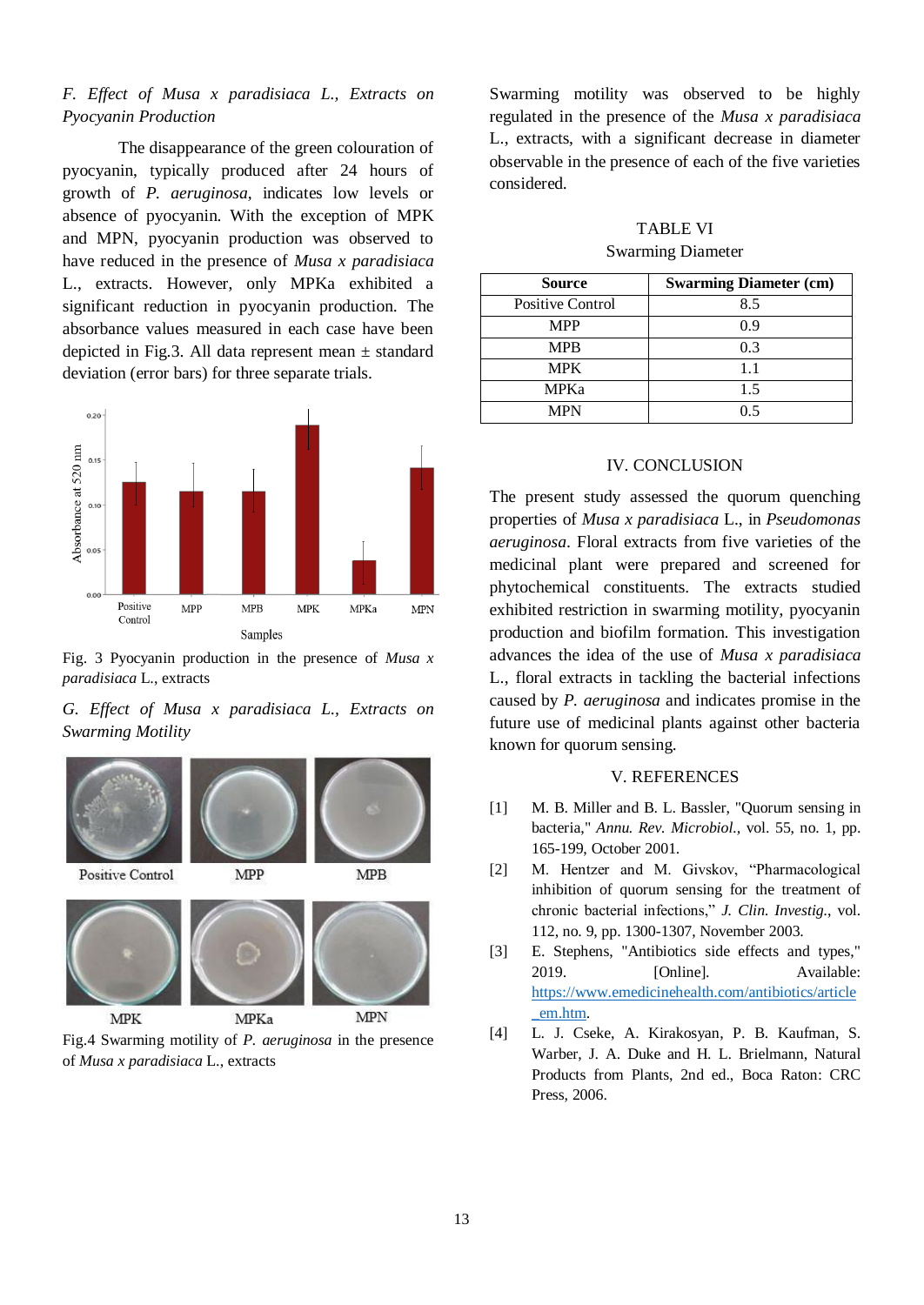- [5] D. P. Briskin, "Medicinal plants and phytomedicines. Linking plant biochemistry and physiology to human health," *Plant Physiol.,* vol. 124, no. 2, pp. 507-514, October 2000.
- [6] M. Bahmani, M. Rafieian-Kopaei, H. Hassanzadazar and M. Taherikalani, "Pseudomoniasis phytotherapy: a review on most important Iranian medicinal plants effective on *Pseudomonas aeruginosa*," *Iran. J. Microbiol.,* vol. 8, no. 5, pp. 347-350, October 2016.
- [7] Z. Chabuck, A. H. H. N. Al-Charrakh and S. Hindi, "Antimicrobial effect of aqueous banana peel extract, Iraq,"*Pharm. Sci.,* vol. 1, pp. 73-75, 2013.
- [8] G. H. Rabbani, M. J. Albert, H. Rahman and A. K. Chowdhury, "Short-chain fatty acids inhibit fluid and electrolyte loss induced by cholera toxin in proximal colon of rabbit in vivo," *Dig. Dis. Sci.,* vol. 44, p. 1547–1553, August 1999.
- [9] S. K. Singh, A. N. Kesari, P. K. Rai and G. Watal, "Assessment of glycemic potential of*Musa paradisiaca* stem juice," *Indian J. Clin. Biochem.,*  vol. 22, no. 2, p. 48, September 2007.
- [10] S. Vijayakumar, G. Presannakumar and N. R. Vijayalakshmi, "Antioxidant activity of banana flavonoids," *Fitoterapia,* vol. 79, no. 4, pp. 279-282, June 2008.
- [11] X. Yin, J. Quan and T. Kanazawa, "Banana prevents" plasma oxidative stress in healthy individuals," *Plant Foods Hum. Nutr.,* vol. 63, pp. 71-76, February 2008.
- [12] P. K. Agarwal, A. Singh, K. Gaurav, S. Goel, H. D. Khanna and R. K. Goel, "Evaluation of wound healing activity of extracts of plantain banana," *Indian J. Exp. Biol.,* vol. 47, pp. 32-40, January 2009.
- [13] S. Tewtrakul, A. Itharat, P. Thammaratwasik and B. Ooraikul, "Anti-allergic and anti-microbial activities of some Thai crops," *Songklanakarin J. Sci. Technol.,* vol. 30, no. 4, pp. 467-473, July 2008.
- [14] A. M. Kaou, V. Mahiou-Leddet, S. Hutter, S. Aïnouddine, S. Hassani, I. Yahaya, N. Azas and E. Ollivier, "Antimalarial activity of crude extracts from nine African medicinal plants," *J. Ethnopharmacol.,* vol. 116, no. 1, pp. 74-83, February 2008.
- [15] P. Karuppiah and M. Mustaffa, "Antibacterial and antioxidant activities of *Musa* sp. leaf extracts against multidrug resistant clinical pathogens causing nosocomial infection," *Asian P. J.*

*TropBiomed.,* vol. 3, no. 9, pp. 737-742, September 2013.

- [16] R. A. Al-Haidari, M. I. Shaaban, S. R. M. Ibrahim and G. A. Mohamed, "Anti-quorum sensing activity of some medicinal plants," *Afr. J. Tradit. Complement. Altern. Med.,* vol. 13, no. 5, pp. 67-71, September 2016.
- [17] J. Overhage, M. Bains, M. D. Brazas and R. E. W. Hancock, "Swarming of *Pseudomonas aeruginosa*is a complex adaptation leading to increased production of virulence factors and antibiotic resistance," *J. Bacteriol.,* vol. 190, no. 8, pp. 2671- 2679, April 2008.
- [18] A. Mahmood, N. Ngah and M. N. Omar, "Phytochemicals constituent and antioxidant activities in *Musa x paradisiaca* flower," *Eur. J. Res.,* vol. 66, no. 2, pp. 311-318, December 2011.
- [19] M. Yadav, S. Chatterji, S. K. Gupta, Watal and G., "Preliminary phytochemical screening of six plants used in traditional medicine," *Int. J. Pharm. Pharm. Sci.,* vol. 6, no. 5, pp. 539-542, May 2014.
- [20] I. J. Cindric, M. Kunstic, M. Zeiner, G. Stingeder and G. Rusak, "Sample preparation methods for the determination of the antioxidative capacity of apple juices," *Croat. Chem. Acta,* vol. 84, no. 3, p. 435– 438, May 2011.
- [22] G. L. Miller, "Use of dinitrosalicylicacid reagent for determination of reducing sugar," *Anal. Chem.*, vol.31, no. 3, pp. 426-448, March 1959.
- [21] R. M. Patel and N. J. Patel, "In vitro antioxidant activity of coumarin compounds by DPPH, super oxide and nitric oxide free radical scavenging methods," *J. Adv. Pharm. Educ. Res. ,* vol. 1, pp. 52- 68, 2011.
- [23] L. Yang, K. B. Barken, M. E. Skindersoe, A. B. Christensen, M. Givskov and T. Tolker-Nielsen, "Effects of iron on DNA release and biofilm development by *Pseudomonas aeruginosa*," *Microbiology,* vol. 153, no. 5, pp. 1318-1328, May 2007.
- [24] D. W. Essar, L. Eberly, A. Hadero and I. P. Crawford, "Identification and characterization of genes for a second anthranilate synthase in *Pseudomonas aeruginosa*: Interchangeability of the two anthranilate synthases and evolutionary implications," *J. Bacteriol.,* vol. 172, no. 2, pp. 884- 900, February 1990.
- [25] W. M. Ra'oof&I. A. R. Latif, "In vitro study of the swarming phenomena and antimicrobial activity of